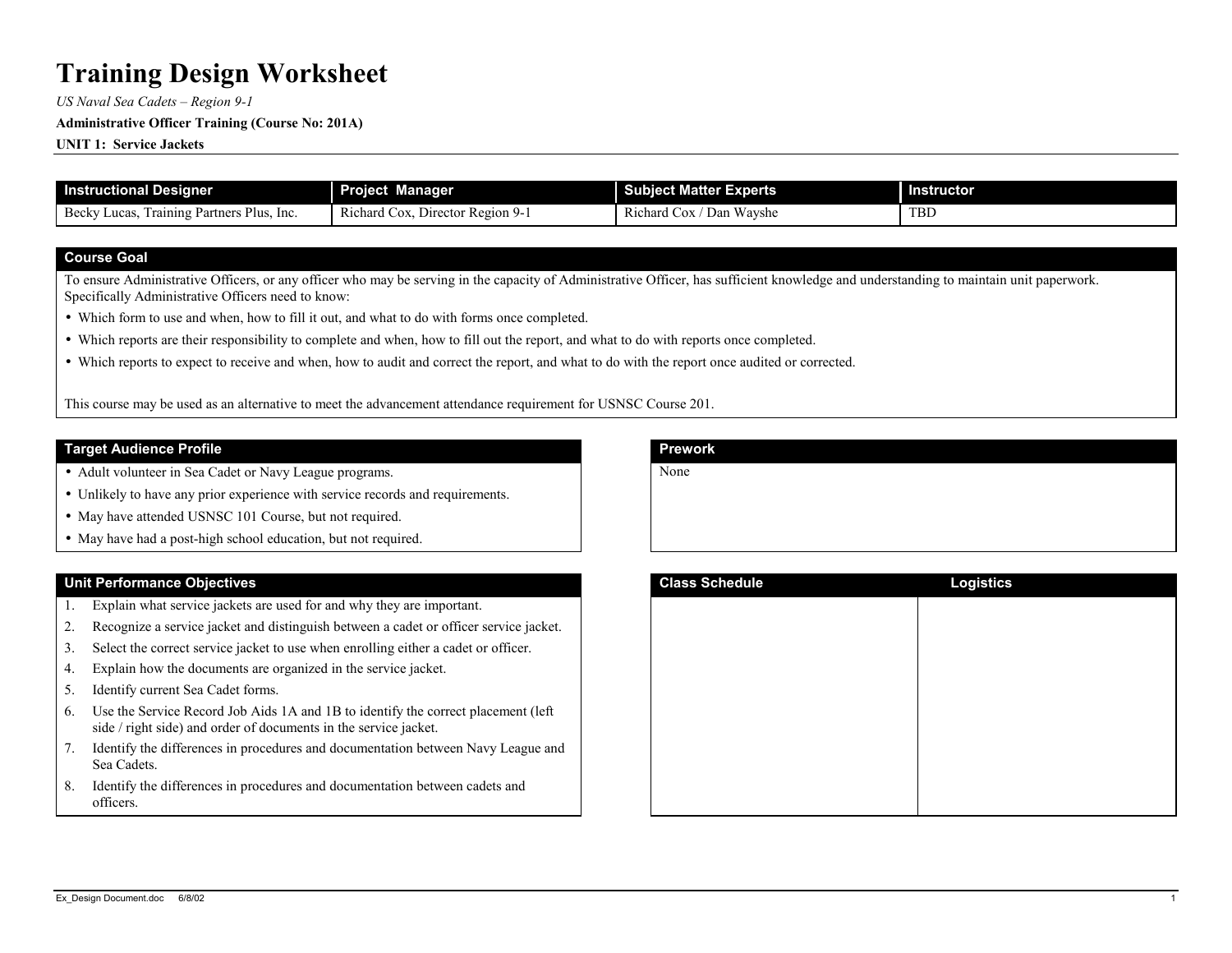*US Naval Sea Cadets - Region 9-1* 

## **Administrative Officer Training (Course No: 201A)**

**UNIT 1: Service Jackets**

| Min | Obj#    | <b>Content</b>                                                                                                                                                                                                                                                                                                                  | <b>Learning Strategy</b>                                                                                                                                                                                               | <b>Evaluation</b>                                                                       | <b>Materials / Notes</b>                                                                                                                                       |
|-----|---------|---------------------------------------------------------------------------------------------------------------------------------------------------------------------------------------------------------------------------------------------------------------------------------------------------------------------------------|------------------------------------------------------------------------------------------------------------------------------------------------------------------------------------------------------------------------|-----------------------------------------------------------------------------------------|----------------------------------------------------------------------------------------------------------------------------------------------------------------|
| 15  |         | Welcome<br>• Introduction of Instructors<br>• Presentation of Course Goal<br>• Introduction of Participants<br>• Presentation of Agenda                                                                                                                                                                                         | Lecture w/Overheads<br>Lecture w/ Overheads                                                                                                                                                                            | N/A                                                                                     | N/A                                                                                                                                                            |
| 15  | 1,2,4   | <b>Lesson 1: Introduction to Service Jackets</b><br>• Purpose and Significance of a Service Jacket<br>• Life Cycle of a Service Jacket<br>• Organization of Service Jacket (Left Vs Right)<br>• Sea Cadet Vs Officer Service Jacket                                                                                             | Lecture w/ Overhead<br>Lecture w/ Overhead (wall chart optional)<br>Show and Tell using:<br><b>Actual Service Jackets</b><br>Foam Core Display Board (optional)<br>$\bullet$<br>Job Aid 1A and 1B Handout<br>$\bullet$ | Self-Assessment of<br>objectives at the end of the<br>course.<br>Quiz at end of course. | 1 – Cadet Service Jacket per participant<br>1 - Officer Service Jacket per<br>participant<br>Job Aid 1A and 1B<br>Forms to be displayed on foam core<br>board. |
| 30  | 3,5,6,7 | <b>Lesson 2: Application</b><br>• Parent / Cadet Interviews / Costs and Fees<br>• Tour / Local Release<br>• Enrollment Checklist (initiated)<br>• Application Process<br>• Exceptions to Process (school physicals)<br>• Hints and Tips (consolidate parent volunteer info)<br>• Differences between Navy League and Sea Cadets | Walk Through: Cadet Event Job Aid<br>As each item on the Cadet Event Job Aid<br>occurs, the instructor will go over the<br>associated forms that need to be completed<br>and placed in the Cadet Service Jacket.       | Participants will be given a<br>mastery case exercise later<br>in the course            | Need to create case material to include:<br>Local Release Form (example)<br>NSC-4A<br>NSCADM-001<br>NSC-5A<br>NSC-5B<br>Parent Volunteer Form (example)        |
| 30  | 3,5,6,7 | <b>Lesson 3: Enrollment</b><br>• ID Cards / Insurance Fees (difference in Navy League<br>and Sea Cadets)                                                                                                                                                                                                                        | Walk Through: Cadet Event Job Aid<br>As each item on the Cadet Event Job Aid<br>occurs, the instructor will go over the                                                                                                | Participants will be given a<br>mastery case exercise later<br>in the course            | Need to create case material to include:<br>NSC-19A<br><b>NSC-19B</b>                                                                                          |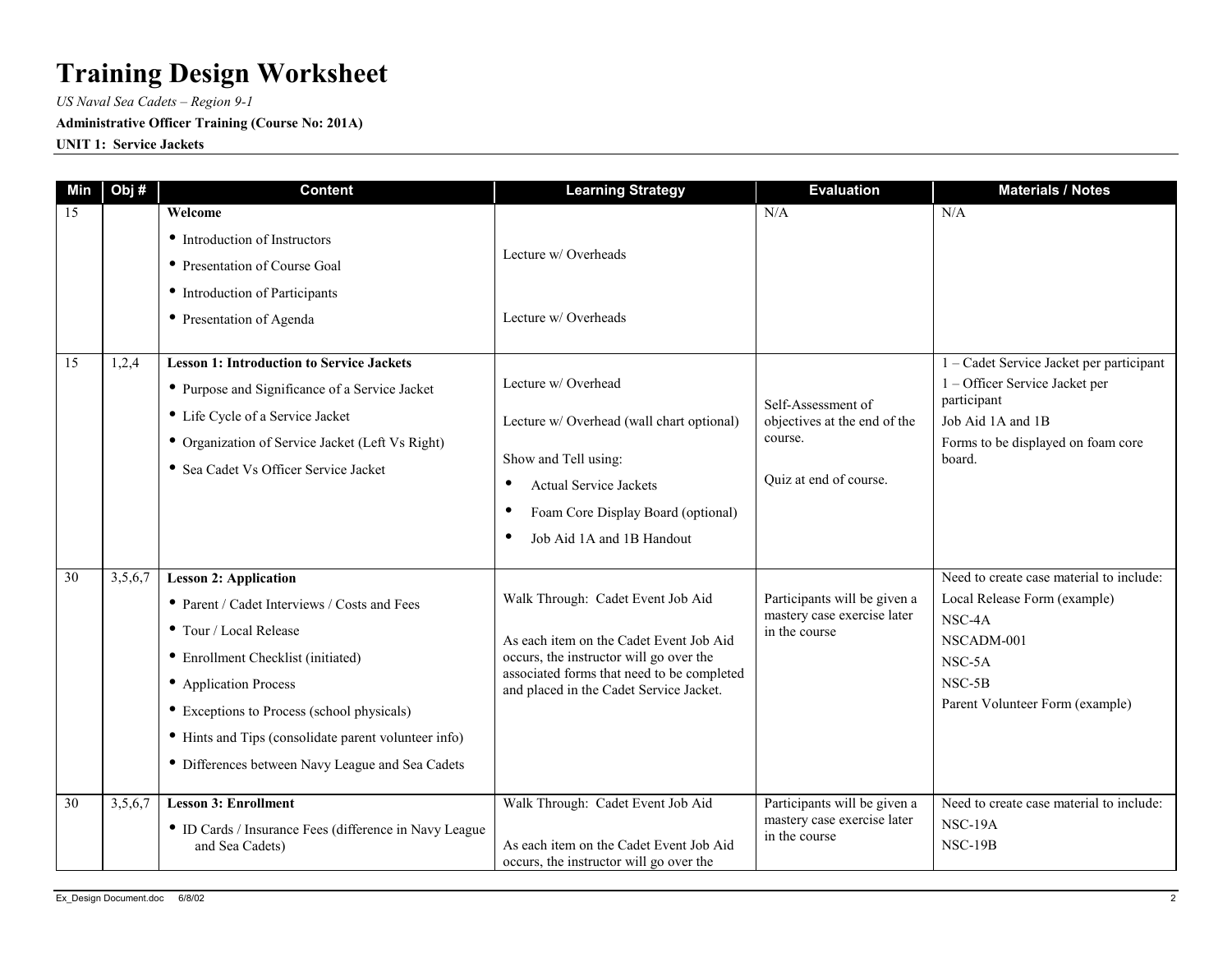*US Naval Sea Cadets - Region 9-1* 

## **Administrative Officer Training (Course No: 201A)**

**UNIT 1: Service Jackets**

| Min | Obj#    | <b>Content</b>                                                                     | <b>Learning Strategy</b>                                                                                                         | <b>Evaluation</b>                                                            | <b>Materials / Notes</b>                                     |
|-----|---------|------------------------------------------------------------------------------------|----------------------------------------------------------------------------------------------------------------------------------|------------------------------------------------------------------------------|--------------------------------------------------------------|
|     |         | • Enrollment Checklist (continued)                                                 | associated forms that need to be completed<br>and placed in the Cadet Service Jacket.                                            | Pop Quiz: Given the<br>number of new cadets,<br>participants will correctly  | NSCADM-007                                                   |
|     |         | • Advancement Process (NSC-19A and NSC-19B)                                        |                                                                                                                                  |                                                                              | <b>NSC-15</b>                                                |
|     |         | • Enrollment Process (NSCADM-007)                                                  |                                                                                                                                  | identify how many<br>enrollment forms are                                    |                                                              |
|     |         | • Exceptions to Process (TBD)                                                      |                                                                                                                                  | needed.                                                                      |                                                              |
|     |         | • Hints and Tips (when to send in fees)                                            | Lecture w/Overheads                                                                                                              |                                                                              |                                                              |
|     |         | • Uniform Ordering Process / Timeline / Availability                               |                                                                                                                                  |                                                                              |                                                              |
|     |         | <b>BREAK</b>                                                                       |                                                                                                                                  |                                                                              |                                                              |
| 45  | 3,5,6,7 | <b>Lesson 4: Participation</b>                                                     |                                                                                                                                  |                                                                              | Need to create case material to include:                     |
|     |         | • Courses (Correspondence for Sea Cadets and<br>Syllabus for Navy League)          | Walk Through: Cadet Event Job Aid                                                                                                | Participants will be given a<br>mastery case exercise later<br>in the course | Course Test Score (example)<br>Report Card (example)         |
|     |         | • Academic Requirements (C average) / Report Cards<br>and Achievement Certificates | As each item on the Cadet Event Job Aid<br>occurs, the instructor will go over the<br>associated forms that need to be completed |                                                                              | NSCTNG-001<br>NSCTNG-003                                     |
|     |         | • Orders for TWT / Boot Camp                                                       | and placed in the Cadet Service Jacket.                                                                                          |                                                                              | Certificate (example)                                        |
|     |         | • Locally Arranged Training (48 hour rule)                                         |                                                                                                                                  |                                                                              | Recommendation letter (example)<br>Community Event (example) |
|     |         | • Certificates of Advancement                                                      |                                                                                                                                  |                                                                              | NSCADM-19B                                                   |
|     |         | $\bullet$ HQ Approvals                                                             |                                                                                                                                  |                                                                              |                                                              |
|     |         | • Letters of Appreciation from Community                                           |                                                                                                                                  |                                                                              |                                                              |
|     |         | • Recommendations for Unit / Region / National<br>Awards                           |                                                                                                                                  |                                                                              |                                                              |
|     |         | • Documentation of Other Community Activities                                      |                                                                                                                                  |                                                                              |                                                              |
|     |         |                                                                                    |                                                                                                                                  |                                                                              |                                                              |
| 30  |         | Lesson 5: Transfer / Exit Program                                                  |                                                                                                                                  |                                                                              | Need to create case material to include:                     |
|     | 3,5,6,7 |                                                                                    | Walk Through: Cadet Event Job Aid                                                                                                | Participants will be given a<br>mastery case exercise later<br>in the course | NSCADM-19A                                                   |
|     |         | • Exit Program Procedures                                                          |                                                                                                                                  |                                                                              | <b>NSC-007</b>                                               |
|     |         | • Navy League Transfers to Sea Cadets (prorated fees)                              | As each item on the Cadet Event Job Aid                                                                                          |                                                                              | NSCADM-19B (transfer OUT)                                    |
|     |         | • Promotion Rules for Transferring Navy Leaguer (1)<br>year / boot camp)           | occurs, the instructor will go over the<br>associated forms that need to be completed                                            |                                                                              | NSCADM-19B (transfer IN)                                     |